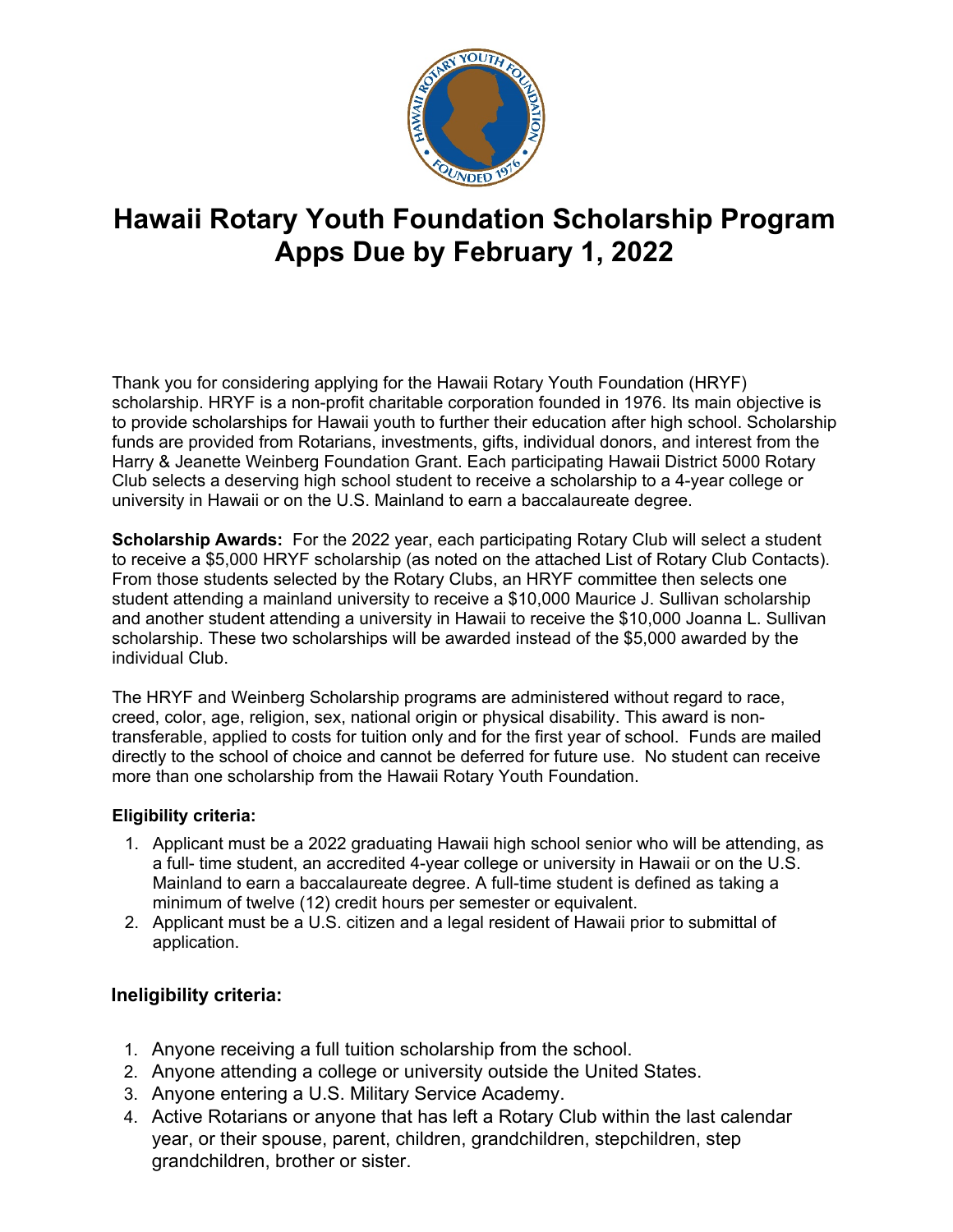# **Instructions for Application:**

- 1. The complete Application packet must be received by the selected participating Rotary Club Representative on or before February 1, 2022. The complete Scholarship Application package includes all required documents listed on the checklist on the application, excluding the Recommendation forms, if sent separately.
- 2. Submit the completed application to only ONE participating Rotary Club, located near where you live or where you attend high school. Refer to the List of Rotary Club Contacts – List attached. Do not send applications to the Hawaii Rotary Youth Foundation office.
- 3. Request 2 individuals who have known you for more than 2 years to complete the Recommendations for the Scholarship form. One from a person who is your teacher or faculty member, the other from an adult member of the community. Submit the Recommendations with your application or have the individual send the Recommendation directly to the Rotary Club you indicated on the form.
- 4. Complete and sign the Scholarship Application Form and send the Application package to your selected Rotary Club by email or mail. Do not send applications to Hawaii Rotary Youth Foundation's office.
- 5. Please ensure you get a confirmation from the Rotary Club representative that your application was received.
- 6. You will be notified by your selected Rotary Club to participate in an in-person or electronic interview at a specified date and time.
- 7. The one student that is selected by the participating Rotary Club to receive the \$5,000 scholarship will need to participate in a second interview with an Area Selection Committee at a specified time. Selections by the Area Selection Committee will be invited to participate in a third interview at a specified time.
- 8. Scholarship awardees will be notified in writing by the HRYF Office early April.
- 9. Include a recent photo of yourself with the application. Do not used copyrighted studio photos.

### **HRYF Contact Information:**

To contact the Hawaii Rotary Youth Foundation: Phone: 808-735-1073 (M-W-F) or Email: office@hawaiirotaryyouthfoundation.org.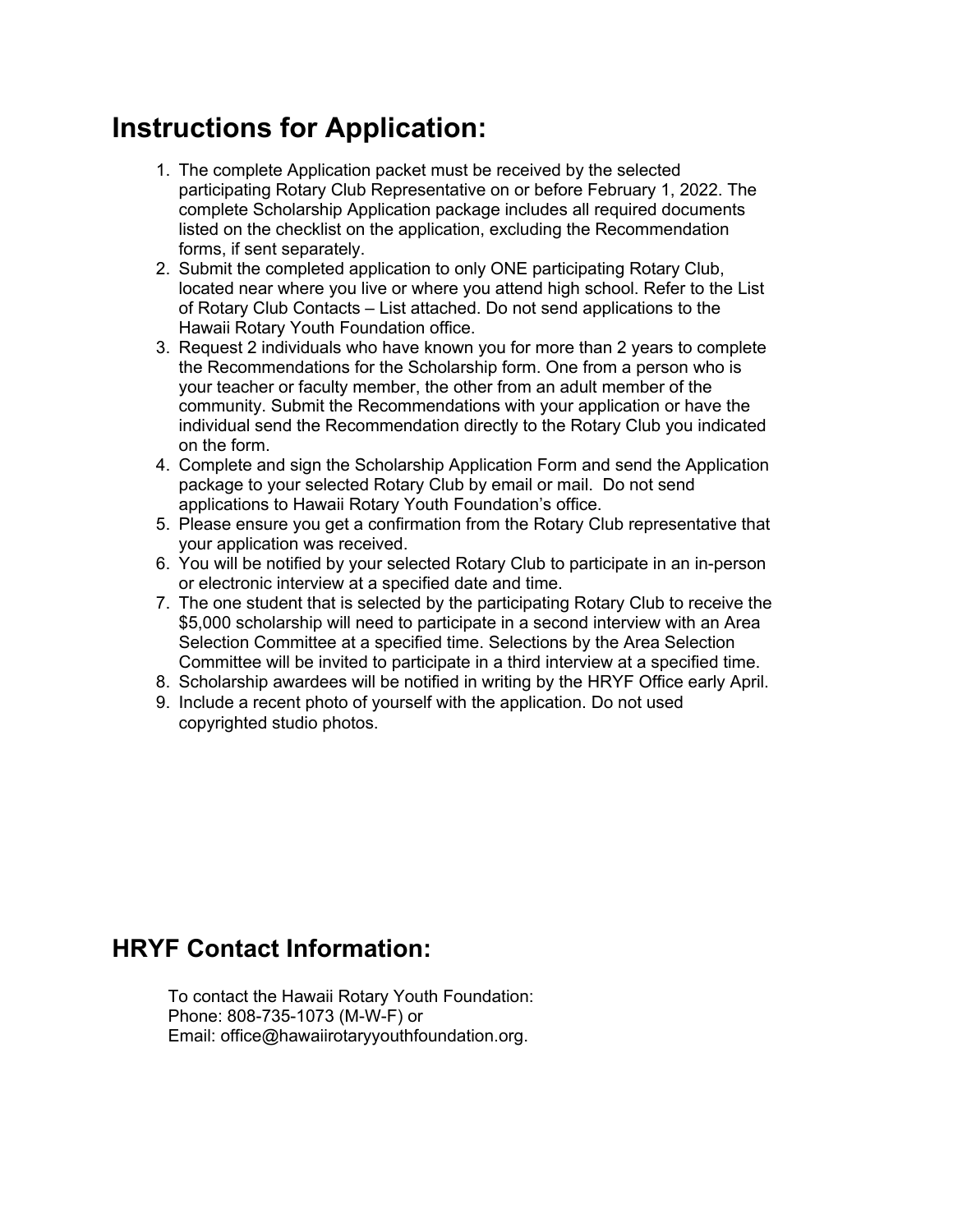| <b>East Oahu</b>                 |                            |                             |                     |              |                              |  |
|----------------------------------|----------------------------|-----------------------------|---------------------|--------------|------------------------------|--|
| Diamond Head                     | Kelly McDonald             | 2542 Tusitala St. #908      | Honolulu, HI 96826  | 480-390-5699 | kellymmcdonald@outlook.com   |  |
| Hawaii Kai Oahu                  | Judy Jakobovits            | 441 Anolani St.             | Honolulu, HI 96821  | 808-542-0293 | judyj1968@gmail.com          |  |
| Kaneohe                          | <b>Barry Harris</b>        | PO Box 17361                | Honolulu, HI 96817  | 404-695-3546 | bharris3@hotmail.com         |  |
| <b>Windward Oahu</b>             | Roberta Cestare            | 109 Aala Dr.                | Kailua, HI 96734    | 808-429-7829 | Cestare@me.com               |  |
| <b>Windward Sunrise</b>          | Allie Ackerman             | 1369 Kukana Pl.             | Kailua, HI 96734    | 808-282-3467 | aackerman@henselphelps.com   |  |
| <b>East Central Oahu</b>         |                            |                             |                     |              |                              |  |
| East Honolulu                    | Kathleen Shiramizu         | 754 Ekela Ave. #701         | Honolulu, HI 96816  | 808-230-0750 | kshi89@hotmail.com           |  |
| Honolulu Sunset                  | Boonya Jiyarom             | 500 University Ave. #1410   | Honolulu, HI 96826  | 310-755-5323 | bjiyarom@hawaii.edu          |  |
| Honolulu                         | Jennifer Oyer              | PO Box 22988                | Honolulu, HI 96823  | 808-372-5954 | jenn@oyer.com                |  |
| Kahala Sunrise                   | Jules Guerrero             | 2324 Mamane Pl.             | Honolulu, HI 96822  | 650-799-7737 | guerrero.jules@gmail.com     |  |
| Rotary E-Club of HI              | Joann Seery                | PO Box 248                  | Kailua, HI 96734    | 808-368-1412 | joann@bnihawaii.com          |  |
| Waikiki                          | Patti Look                 | 4348 Waialae Ave. #282      | Honolulu, HI 96816  | 808-387-1933 | plook@hawaiiantel.net        |  |
| <b>Central Oahu</b>              |                            |                             |                     |              |                              |  |
| Ala Moana                        | Tom Riley                  | 663 Kaulana Pl.             | Honolulu, HI 96821  | 808-282-1458 | rileyono17@gmail.com         |  |
| Downtown Hon.                    | Rodney Lee                 | 700 Bishop St. Suite 2001   | Honolulu, HI 96813  | 808-375-5936 | rodders.hi@gmail.com         |  |
| Kakaako Eco                      | <b>Tiarra Evans</b>        | 2499 Kapiolani Blvd. #1900  | Honolulu, HI 96814  | 808-382-5600 | tiarraevans808@gmail.com     |  |
| Honolulu Pau Hana                | Robert Cabino              | 1288 Kapiolani Blvd. #3102  | Honolulu, HI 96814  | 808-783-8141 | rcabino@gmail.com            |  |
| Honolulu Sunrise                 | Linda Santos               | 50 S. Beretania St. #C-2088 | Honolulu, HI 96813  | 808-791-3867 | lindasantos31@gmail.com      |  |
| Metro. Hon.                      | Beverly Marica             | 835 Kainui Place            | Kailua, HI 96734    | 808-271-0651 | beverly.marica@gmail.com     |  |
| <b>West Central Oahu</b>         |                            |                             |                     |              |                              |  |
| Hickam Pearl Harbor Emilie Smith |                            | 98-446 Pono St.             | Aiea, HI 96701      | 808-224-3617 | smithe028@hawaii.rr.com      |  |
| Pearl Harbor                     | Stephen Dyer               | c/o 1001 Bishop St. #2500   | Honolulu, HI 96813  | 808-721-2909 | stephen.dyer@hawadvocate.com |  |
| Pearlridge                       | Eric Fujimoto              | 98-1247 Kaahumanu St. #101  | Aiea, HI 96701      | 808-952-1241 | Eric.x.fujimoto@ampf.com     |  |
| West Honolulu                    | Kirt Kobashigawa           | 45-143 William Henry Rd.    | Kaneohe, HI 96744   | 808-282-6832 | kirt.kobashigawa@yahoo.com   |  |
| West Pearl Harbor W Richard Ito  |                            | 130 Puiwa Road              | Honolulu, HI 96817  | 808-375-9982 | itor004@hawaii.rr.com        |  |
| <b>West Oahu</b>                 |                            |                             |                     |              |                              |  |
| Ewa Beach                        | <b>Tracy Hargrave</b>      | 91-1001 Maka`ike St.        | Ewa Beach, HI 96706 | 808-222-4180 | iseeya@icloud.com            |  |
| Kapolei                          | Barbara Lum Lee            | 92-985 Puanihi St.          | Kapolei, HI 96707   | 808-429-3107 | hawaiibabs@gmail.com         |  |
| Kapolei Sunset                   | Sarah Walsh                | 724 Kakala St. #1608        | Kapolei, HI 96707   | 808-379-7434 | slarsh2010@gmail.com         |  |
| Mililani Sunrise                 | Linda Conboy               | 95-1056 Kuauli St. #195     | Mililani, HI 96789  | 808-203-7457 | ConboyL001@hawaii.rr.com     |  |
| Wahiawa-Waialua                  | Geoffrey Horvath           | 95-100 Lokihi St.           | Mililani, HI 96789  | 808-346-7425 | gjhorvath1@hawaiiantel.net   |  |
| Wai'anae Coast                   | Marcelina Silvester-Thomas | 87-904 Hakeakea Street      | Waianae, HI 96792   | 808-386-6244 | agentmarcie1@cs.com          |  |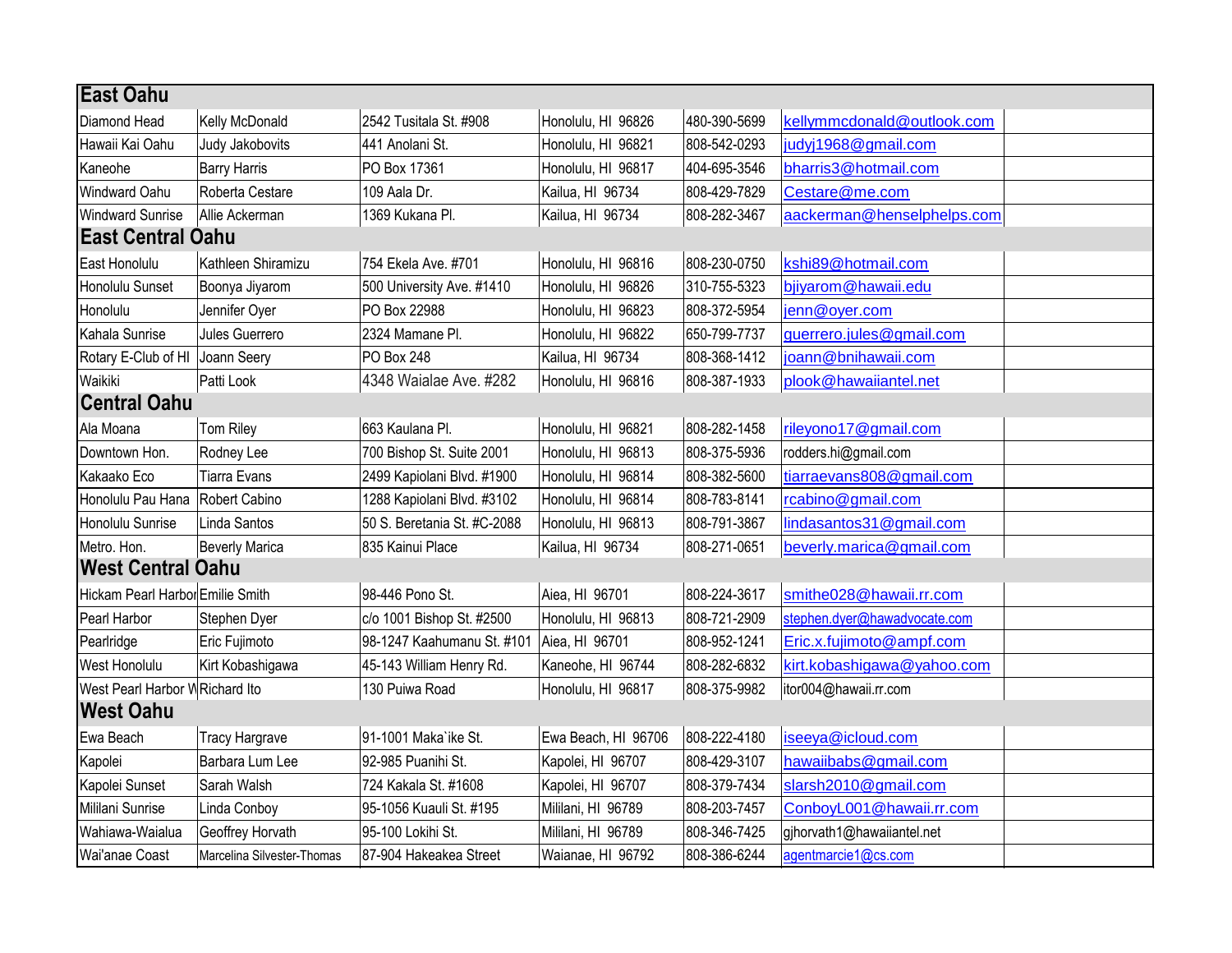

## **2022 HRYF Scholarship Application Form Application Due Date: February 1, 2022**

#### **Applicant Data**

Submit your completed Scholarship Application package to only one (1) Rotary Club where you live or where you attend high school to sponsor your application (refer to the List of Rotary Club Contacts). The completed application must be received by the Rotary Club by the deadline – February 1, 2022. Applications that have not been approved and submitted to a Hawaii District 5000 Rotary Club by the above deadline will not be accepted. No exceptions will be made.

Please ensure that all items on the checklist accompany this completed application. Please sign and Save a copy for your records.

This form can be filled out electronically and emailed or scanned to the selected Rotary Club.

| <b>First Name</b>                  |     |           |      |                        | <b>Last Name</b>                                                  |                      |                                    |     | M.I. |
|------------------------------------|-----|-----------|------|------------------------|-------------------------------------------------------------------|----------------------|------------------------------------|-----|------|
|                                    |     |           |      |                        |                                                                   |                      |                                    |     |      |
| Date of                            | Mo. | Day       | Year |                        |                                                                   |                      | Last 4 digits of Soc. Security No. |     |      |
| Birth                              |     |           |      | Male $\bigcirc$        | Female O                                                          |                      |                                    |     |      |
| <b>Mailing Address</b>             |     | Street/PO |      |                        | City                                                              |                      |                                    | Zip |      |
|                                    |     |           |      |                        |                                                                   |                      | HI                                 |     |      |
| Permanent Phone No.                |     |           |      | Alternate Phone Number |                                                                   | <b>Email Address</b> |                                    |     |      |
|                                    |     |           |      |                        |                                                                   |                      |                                    |     |      |
| <b>High School Graduating From</b> |     |           |      |                        |                                                                   |                      | <b>Graduation Date</b>             |     |      |
|                                    |     |           |      |                        |                                                                   |                      |                                    |     | 2022 |
| <b>GPA</b>                         |     |           |      |                        |                                                                   | <b>EFC</b>           |                                    |     |      |
|                                    |     |           |      |                        |                                                                   |                      |                                    |     |      |
|                                    |     |           |      |                        | List College/University you plan to attend (1st, 2nd, 3rd choice) |                      | "x" if accepted                    |     |      |
| 1st                                |     |           |      |                        |                                                                   |                      |                                    |     |      |
| 2 <sub>nd</sub>                    |     |           |      |                        |                                                                   |                      |                                    |     |      |
| 3rd                                |     |           |      |                        |                                                                   |                      |                                    |     |      |

#### **Application Checklist of REQUIRED Information:**

 $\Box$  Application is complete and signed by the applicant

[ ] Signed Letter of Recommendation by an unrelated current Faculty Member is attached or emailed directly to the selected Rotary Club.

□ Signed letter of Recommendation by an unrelated Community Member who has known the application for over 2 years is attached or emailed directly to the selected Rotary Club.

**[ ] Copy of High School Transcript** 

 $\Box$  Copy of SAR with EFC or the complete FAFSA form (all pages) with EFC

 $\Box$  Personal Statement

Personal Statement should be 800 – 900 words or less, 10 point font or higher.

Please include the following: (1) Area of study you expect to pursue and what it would mean to you and to Hawaii; (2) Summarize your academic achievements while in high school; (3) summarize your campus, community and employment activities while in high school. (4) Include a recent photo of yourself.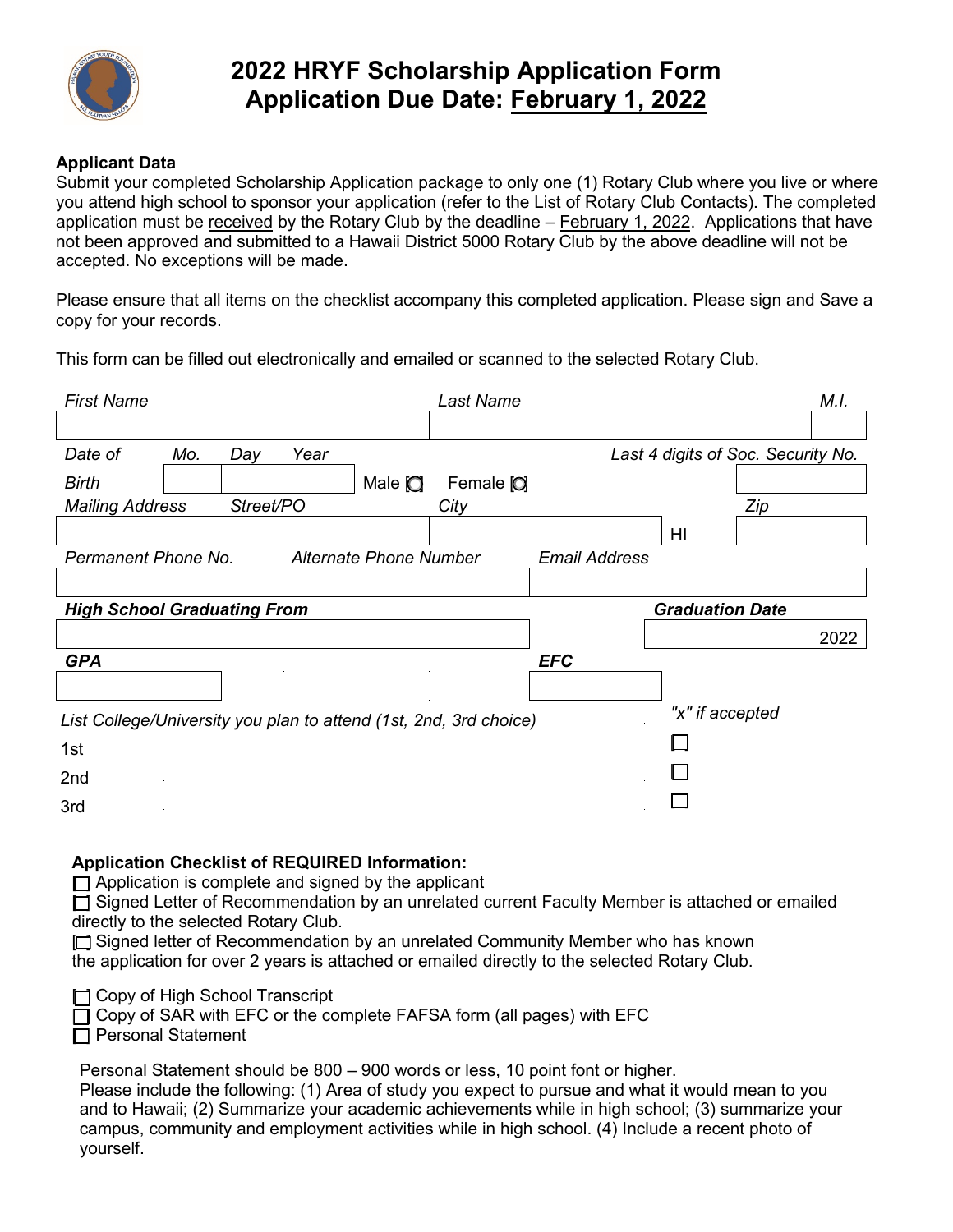#### **Page 2 Financial Aid Data**

| Father/Legal Guardian    | Mot                      |
|--------------------------|--------------------------|
| Name:                    | Name:                    |
| Home Address:            | Home Address:            |
| City, State, Zip:        | City, State, Zip:        |
| Home Phone:              | Home Phone:              |
| Employer:                | Employer:                |
| Emp. Address:            | Emp. Address:            |
| City, State, Zip:        | City, State, Zip:        |
| Emp. Phone:              | Emp. Phone:              |
| Nature of Business:      | Nature of Business:      |
| <b>Current Position:</b> | <b>Current Position:</b> |
| Years with Employer:     | Years with Employer:     |

How many siblings living with parents/guardians:

How many are dependents for income tax purposes

How many siblings attending college

How many siblings attending private school

| Name:                    |
|--------------------------|
| Home Address:            |
| City, State, Zip:        |
| Home Phone:              |
| Employer:                |
| Emp. Address:            |
| City, State, Zip:        |
| Emp. Phone:              |
| Nature of Business:      |
| <b>Current Position:</b> |
| Years with Employer:     |

Mother/Legal Guardian

| Public School |  |
|---------------|--|
|               |  |

### I certify that:

- $\Box$  I am a U.S. citizen and legal resident of Hawaii.
- $\Box$  I am a graduating Hawaii high school senior.
- $\Box$  I will be attending a 4-year college or university in Hawaii or on the U.S. mainland to earn a baccalaureate degree with minimum of twelve (12) credit hours per semester.
- I will notify HRYF and the sponsoring Rotary Club if I receive full tuition. Ineligible criteria includes receiving a full tuition scholarship or anyone that has left a Rotary Club in the last calendar year.
- [ ] I am not an Active Rotarian of a Hawaii District 5000 Rotary Club, nor an Active D5000 Rotarian's spouse, parent, brother, sister, child, stepchild, grandchild, stepgrandchild.
- □ I am not a candidate for a U.S. Military Service Academy.

### **Signature:**

**-**

I hereby authorize the Hawaii Rotary Youth Foundation Scholarship Committee to release information relative to this application and related photos and/or videos for publicity purposes. I have read the criteria for application above and verify it is true and correct. I also understand that should I be granted this scholarship, I will attend such Rotary functions as may be deemed necessary by the President of the Hawaii Rotary Youth Foundation or sponsoring Rotary Club.

| <b>Applicant Signature</b>                                | Date |  |
|-----------------------------------------------------------|------|--|
| This application is being submitted to the Rotary Club of |      |  |

**----------------------------------------------------------------------------------------------------------------------**